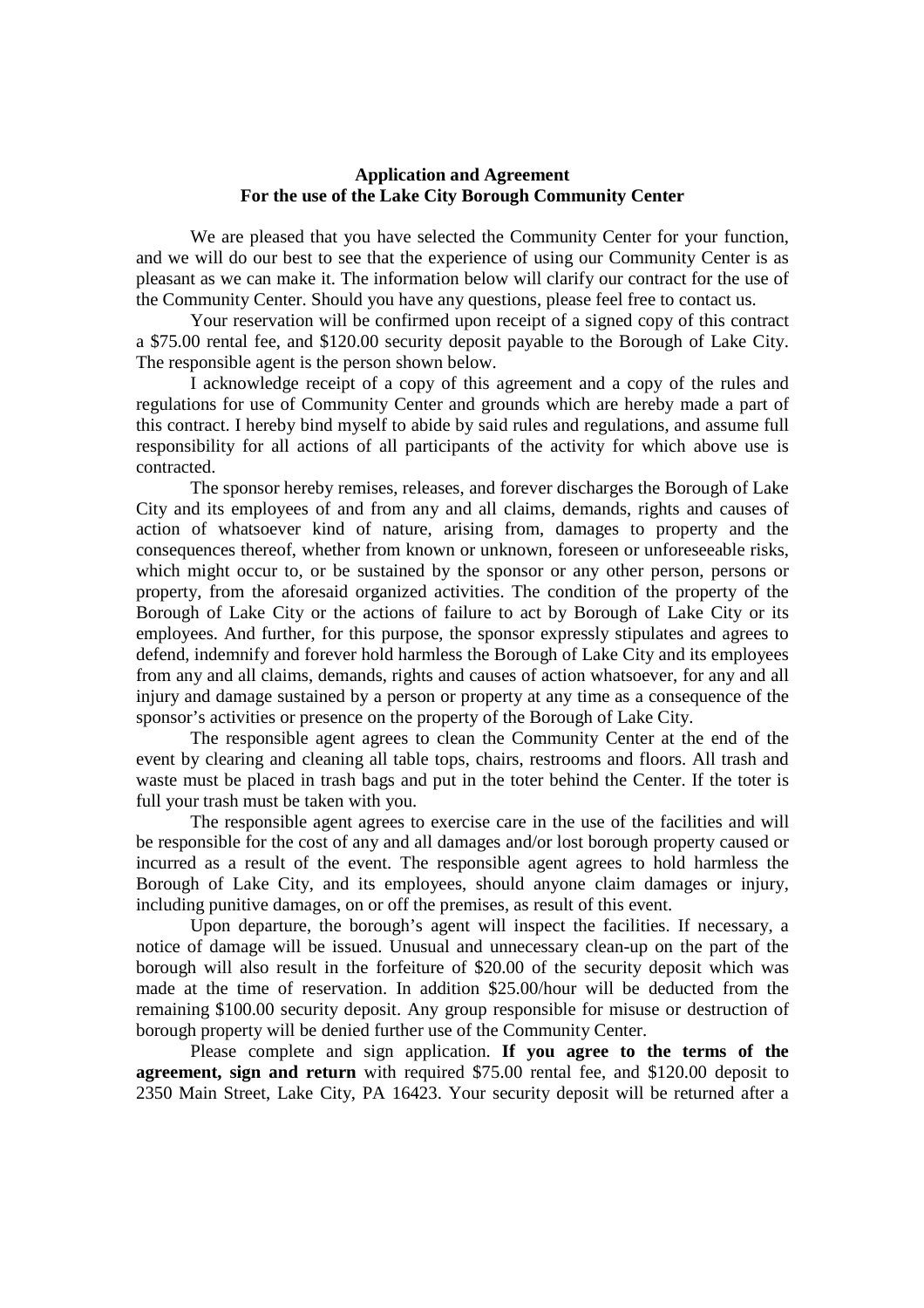full inspection of the Community Center, depending on the condition of the Community Center after use. Make Checks payable to the Borough of Lake City.

Groups of minors are required to have chaperones. Chaperones must be over the age of 25, sign this application, and be in constant attendance.

## **I have read the above information, have received a copy of and understand the regulations, and agree to the same.**

\$75.00 Rental Fee \$120.00 Security Deposit